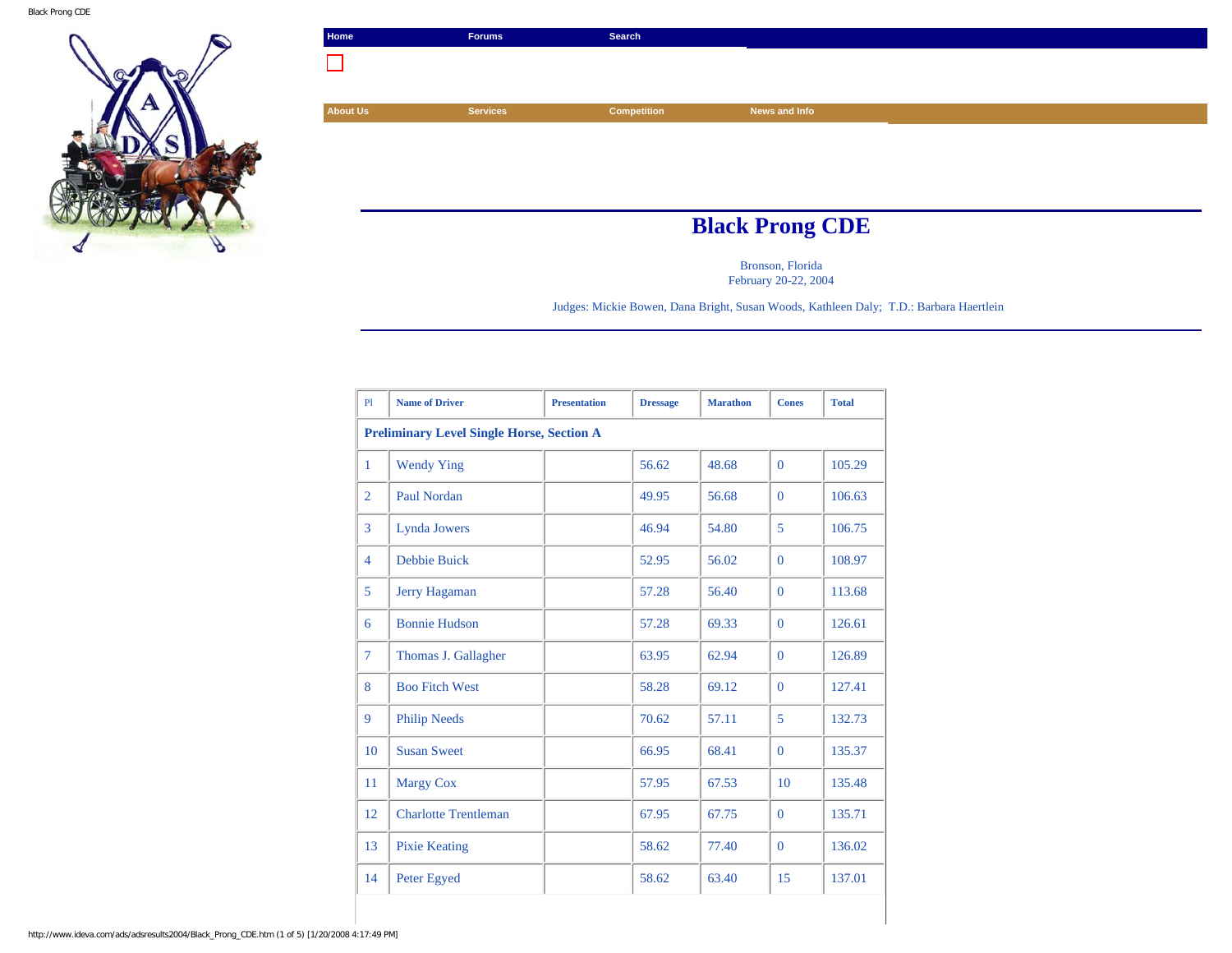| 15             | LeAnna Totten                                    | 58.28 | 69.61   | 10             | 137.89  |
|----------------|--------------------------------------------------|-------|---------|----------------|---------|
| 16             | Patricia McIntosh                                | 55.61 | 163.81  | 10             | 229.43  |
| 17             | Linda Evans                                      | 70.29 | 204.77E | $\overline{0}$ | 275.06E |
|                | <b>Preliminary Level Single Horse, Section B</b> |       |         |                |         |
| 1              | <b>Sterling Graburn</b>                          | 52.95 | 46.53   | $\overline{0}$ | 99.48   |
| $\overline{2}$ | <b>Tammy Bradley</b>                             | 52.28 | 49.61   | $\Omega$       | 101.89  |
| 3              | Donna Love                                       | 48.28 | 56.18   | $\overline{0}$ | 104.46  |
| $\overline{4}$ | Marjas Becker                                    | 52.61 | 55.46   | $\overline{0}$ | 108.07  |
| 5              | <b>Tom Hilgenberg</b>                            | 57.28 | 57.23   | 5              | 119.51  |
| 6              | <b>Patsy O'Brien</b>                             | 55.95 | 73.81   | 5              | 134.76  |
|                | <b>Kelly Valdes</b>                              | 72.96 | 74.68   | W              | W       |
|                | <b>Preliminary Level Pair Horse, Section A</b>   |       |         |                |         |
| 1              | <b>Larry Martin</b>                              | 50.95 | 56.00   | $\overline{0}$ | 106.94  |
| $\overline{2}$ | Alan Aulson                                      | 57.28 | 52.69   | 5              | 114.97  |
| 3              | <b>John Porter</b>                               | 59.29 | 61.11   | $\overline{0}$ | 130.39  |
| 4              | <b>Stokes Von Pantz</b>                          | 64.62 | 70.55   | 5 <sup>5</sup> | 140.17  |
| 5              | <b>Jock Cowperthwaite</b>                        | 80.75 | 153.04  | 15             | 168.04  |
|                | <b>Hildreth McCarthy</b>                         | 60.97 | 131.92  | W              | W       |
|                | <b>Preliminary Level Pair Horse, Section B</b>   |       |         |                |         |
| 1              | <b>Eleanor Gallagher</b>                         | 47.28 | 55.37   | $\overline{0}$ | 102.65  |
| $\overline{2}$ | <b>Larry Poulin</b>                              | 53.95 | 51.89   | $\overline{0}$ | 105.84  |
| $\overline{3}$ | <b>Ellen</b> Epstein                             | 50.95 | 56.41   | $\mathbf{0}$   | 107.35  |
| 4              | <b>David Saunders</b>                            | 53.28 | 47.71   | 10             | 110.99  |
|                | <b>Preliminary Level Multiple Horse</b>          |       |         |                |         |
| $\mathbf{1}$   | <b>Chester Weber</b>                             | 41.94 | 67.12   | $\mathbf{0}$   | 109.06  |
| $\overline{2}$ | <b>Tucker Johnson</b>                            | 50.61 | 61.24   | $\overline{0}$ | 111.85  |
| $\overline{3}$ | <b>James Richards</b>                            | 46.94 | 91.58   | $\mathbf{0}$   | 138.52  |
| $\overline{4}$ | <b>Anna Nordin</b>                               | 60.95 | 68.07   | 10             | 139.02  |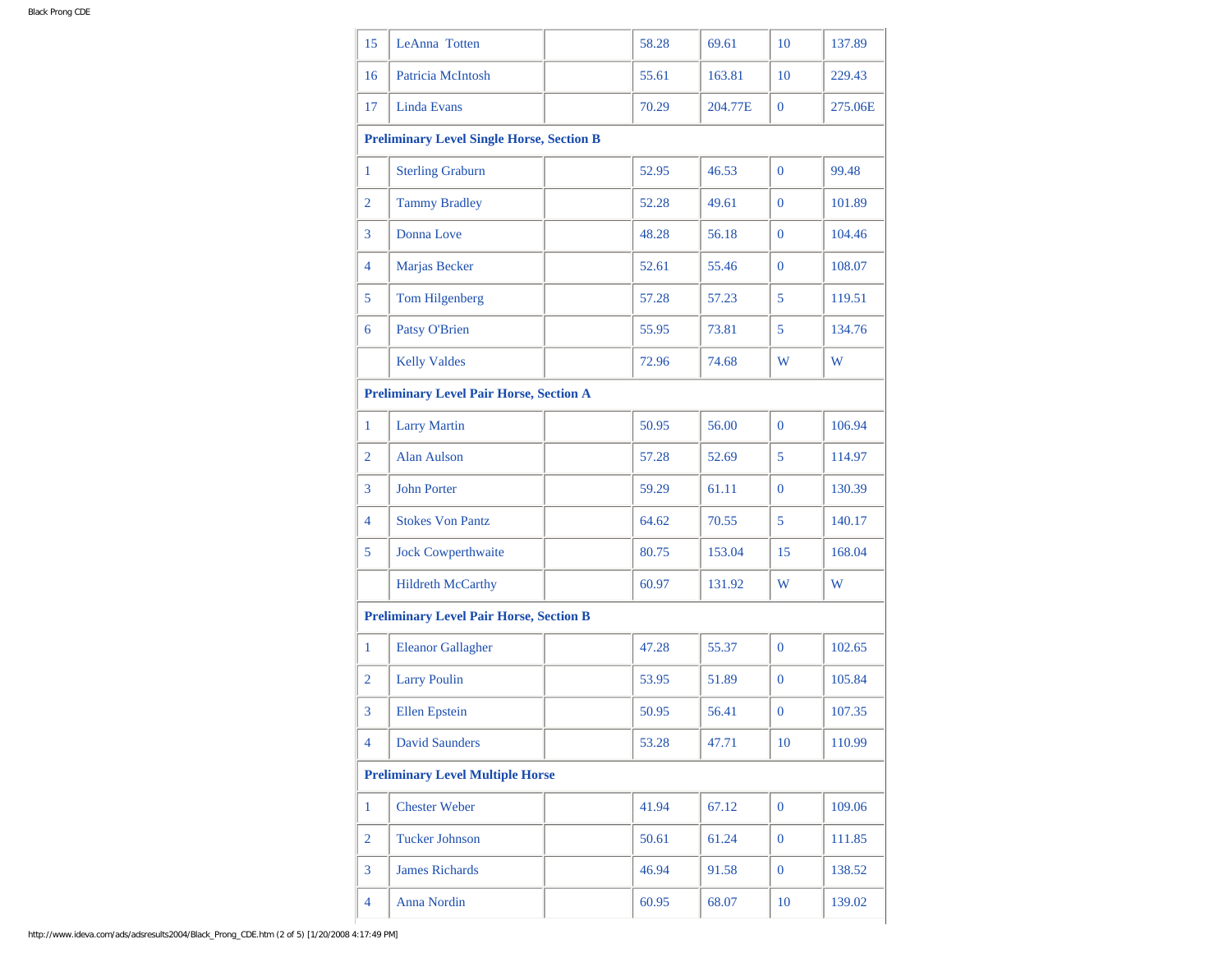| 5              | <b>Marsoe LaRose</b>                              | 59.28 | 180.17 | 15             | 254.45      |
|----------------|---------------------------------------------------|-------|--------|----------------|-------------|
|                | <b>Preliminary Level Single Pony, Section A</b>   |       |        |                |             |
| 1              | <b>Meghan Benge</b>                               | 41.94 | 63.52  | 5              | 110.47      |
| $\overline{2}$ | Nelie de Greef                                    | 62.28 | 53.50  | $\overline{0}$ | 115.78      |
| 3              | Leslie Griewe                                     | 59.95 | 56.55  | $\overline{0}$ | 116.50      |
| 4              | <b>Earl Marshall</b>                              | 63.62 | 49.56  | 5              | 118.18      |
| 5              | Sybil Humphreys                                   | 42.61 | 66.97  | 10             | 119.57      |
| 6              | <b>Judy Fryer</b>                                 | 61.62 | 61.48  | $\overline{0}$ | 123.10      |
| 7              | David Getz                                        | 68.62 | 59.68  | $\overline{0}$ | 128.30      |
| 8              | <b>Wendy O'Brien</b>                              | 76.63 | 73.92  | 15             | 165.55      |
|                | <b>Preliminary Level Single Pony, Section B</b>   |       |        |                |             |
| 1              | <b>Jennifer Matheson</b>                          | 51.61 | 50.0   | 5              | 106.65      |
| 2              | Miranda Cadwell                                   | 57.28 | 53.4   | $\overline{0}$ | 110.73      |
| 3              | Vivian Creigh                                     | 54.28 | 59.1   | $\overline{0}$ | 113.40      |
| 4              | <b>Peggy Benge</b>                                | 55.95 | 66.3   | $\overline{0}$ | 122.26      |
|                | <b>Preliminary Level Pair Pony, Section A</b>     |       |        |                |             |
| 1              | <b>Bill Hunt</b>                                  | 64.95 | 68.3   | $\overline{0}$ | 133.29      |
| $\overline{2}$ | <b>Jerry Benge</b>                                | 70.96 | 70.0   | 10             | 150.92      |
|                | <b>Bob Giles</b>                                  | 70.29 | R      |                | $\mathbb R$ |
|                | <b>Preliminary Level Pair Pony, Section B</b>     |       |        |                |             |
| $\mathbf{1}$   | <b>Keady Cadwell</b>                              | 51.28 | 50.3   | $\overline{0}$ | 101.59      |
|                | <b>Preliminary Level Multiple Pony, Section A</b> |       |        |                |             |
| 1              | <b>Claire Reid</b>                                | 56.28 | 72.6   | $\overline{0}$ | 128.86      |
|                | <b>Preliminary Level Multiple Pony, Section B</b> |       |        |                |             |
| $\mathbf{1}$   | <b>Boots Wright</b>                               | 47.94 | 64.2   | $\mathbf{0}$   | 112.10      |
| 2              | <b>Allison Stroud</b>                             | 46.94 | 71.5   | $\mathbf{0}$   | 118.43      |
| 3              | <b>Munro Russell</b>                              | 58.95 | 69.9   | $\mathbf{0}$   | 128.83      |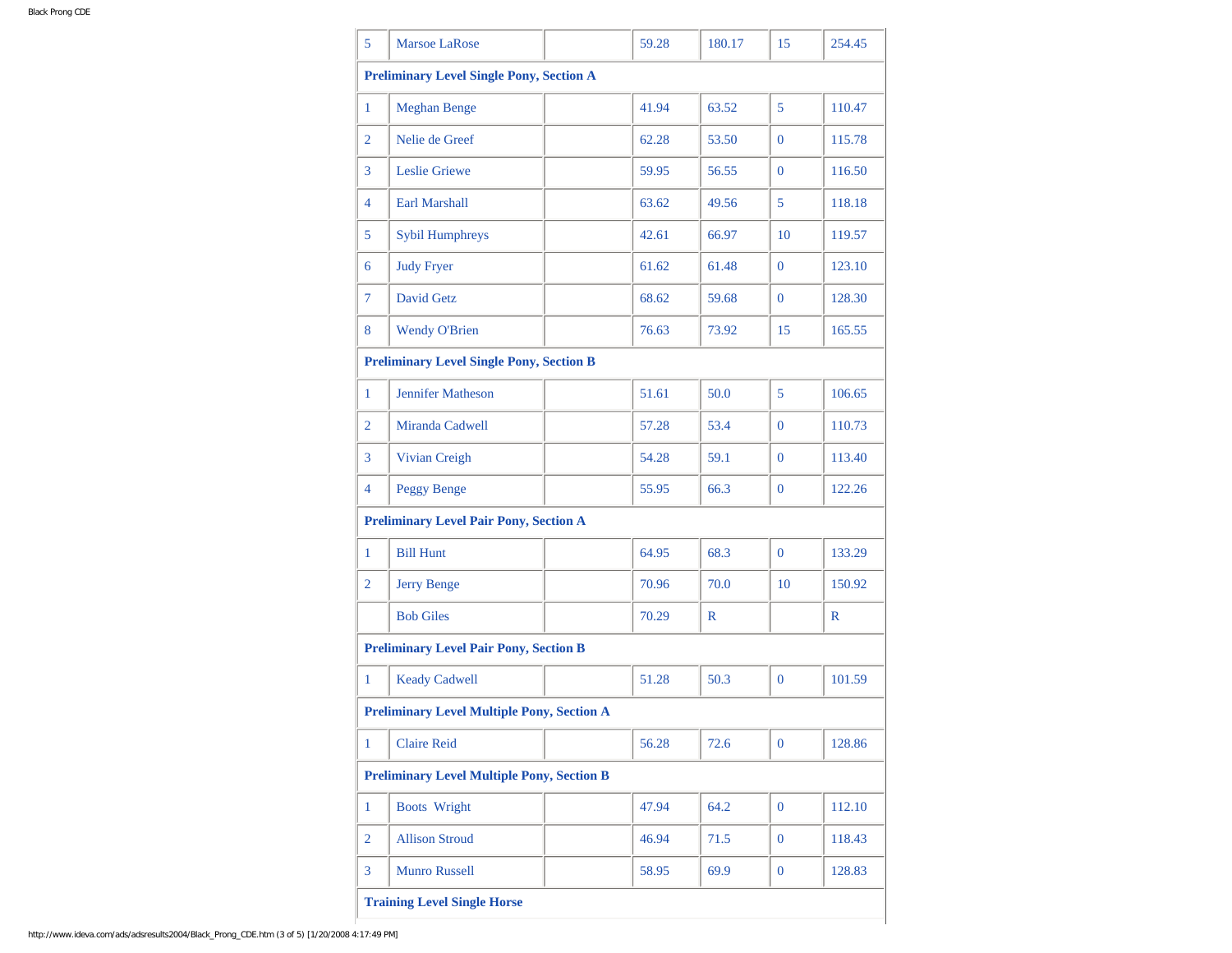| 1                                    | <b>Fred Merriam</b>         |  | 41.94 | $\overline{0}$ | $\Omega$       | 41.94  |
|--------------------------------------|-----------------------------|--|-------|----------------|----------------|--------|
| $\overline{2}$                       | <b>Bonita Fahmer</b>        |  | 45.32 | $\mathbf{0}$   | 5              | 50.32  |
| 3                                    | <b>Jean Thornton</b>        |  | 60.18 | $\mathbf{0}$   | $\Omega$       | 60.18  |
| $\overline{4}$                       | <b>Julie Anthony</b>        |  | 64.37 | $\mathbf{0}$   | $\mathbf{0}$   | 64.37  |
| 5                                    | <b>Judy Portmann</b>        |  | 65.13 | $\Omega$       | $\Omega$       | 65.13  |
| 6                                    | Jacquelyn Smakulski         |  | 53.32 | 12.20          | $\Omega$       | 65.52  |
| $\overline{7}$                       | <b>Pat Cheatham</b>         |  | 70.85 | $\overline{0}$ | $\overline{0}$ | 70.85  |
| 8                                    | Helen Tolmach               |  | 67.80 | 3.20           | $\overline{0}$ | 71.00  |
| 9                                    | <b>Laura Tipton</b>         |  | 71.27 | 2.60           | $\Omega$       | 73.87  |
| 10                                   | <b>Bob Tolmach</b>          |  | 65.13 | 8.80           | $\Omega$       | 73.93  |
| 11                                   | <b>Cheryl Gonzalez</b>      |  | 55.61 | 17.20          | 5              | 73.93  |
| 12                                   | <b>Barbara Mottern</b>      |  | 64.75 | $\mathbf{0}$   | 20             | 84.75  |
| 13                                   | <b>Terry Bruno</b>          |  | 62.46 | 25.40          | $\Omega$       | 87.86  |
| 14                                   | <b>Laura Howell</b>         |  | 71.61 | 20.00          | $\Omega$       | 91.61  |
| 15                                   | Juliana Moore               |  | 81.90 | 6.60           | 5              | 93.50  |
| 16                                   | <b>Bill Collins</b>         |  | 81.91 | 6.10           | 37             | 125.00 |
| 17                                   | <b>Charlie Burrell</b>      |  | 59.80 | 31.75E         | $\mathbf{0}$   | 91.55E |
| <b>Training Level Single Pony</b>    |                             |  |       |                |                |        |
| 1                                    | <b>David Schneider</b>      |  | 65.51 | $\overline{0}$ | $\overline{0}$ | 65.51  |
| $\overline{2}$                       | <b>Jill Cullinan Haight</b> |  | 83.04 | $\overline{0}$ | 5              | 88.04  |
| <b>Training Level Pair Pony</b>      |                             |  |       |                |                |        |
| 1                                    | <b>Anne Bliss</b>           |  | 51.42 | $\overline{0}$ | $\Omega$       | 51.42  |
| <b>Training Level Multiple Horse</b> |                             |  |       |                |                |        |
| 1                                    | <b>Jacqueline Musler</b>    |  | 45.70 | 8.0            | 10             | 63.70  |